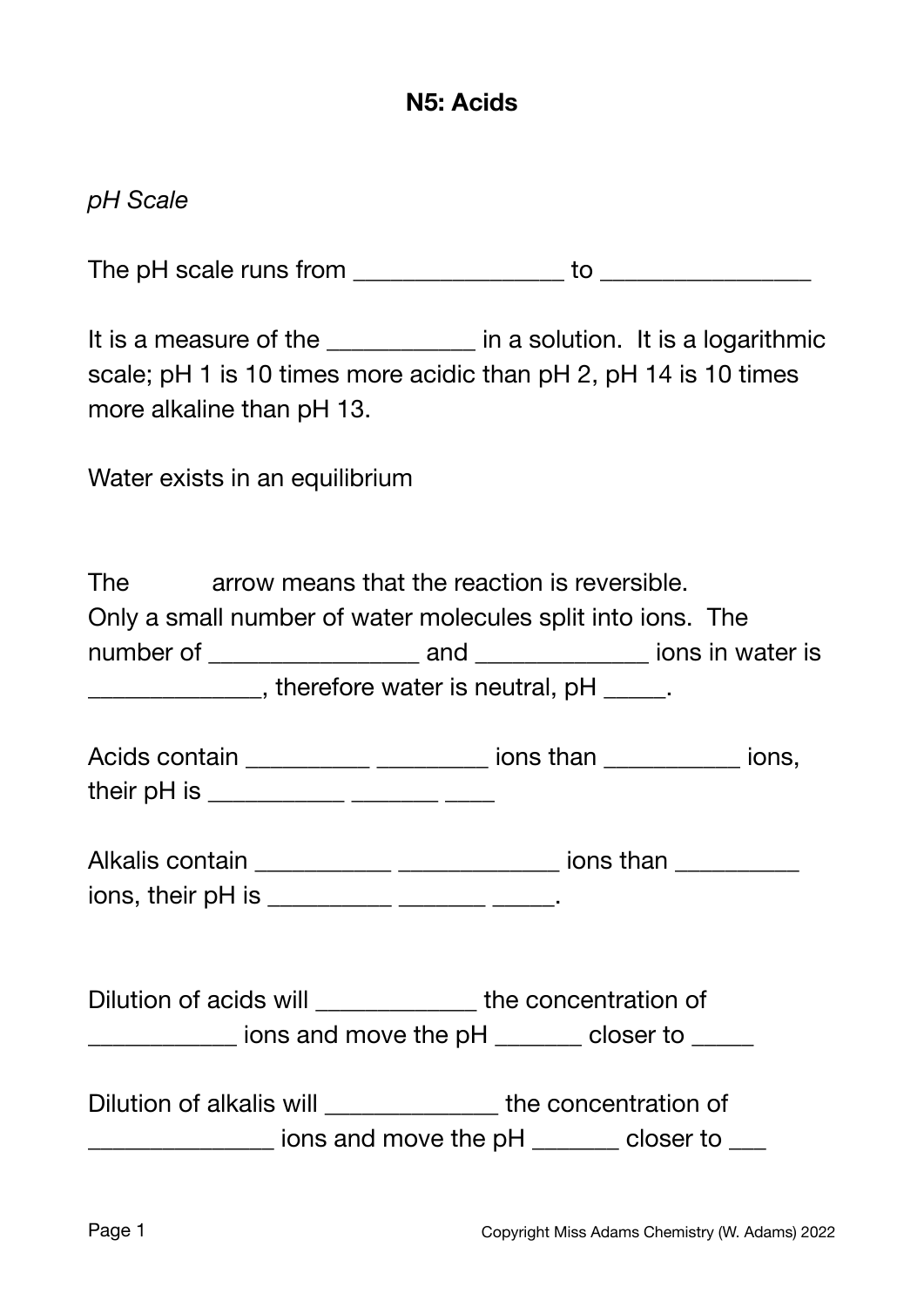Soluble \_\_\_\_\_\_\_\_ oxides will form \_\_\_\_\_\_, when they dissolve in water \_\_\_\_\_\_\_\_\_\_\_\_\_\_\_\_\_\_\_\_\_\_\_\_\_ form.

Soluble \_\_\_\_\_\_\_\_\_\_\_\_\_\_\_\_\_\_\_ oxides will form \_\_\_\_\_\_\_\_



1.An alkaline solution contains more/less/the same number of hydrogen ions than an acid

- 2. Adding water to an acidic solution will raise the pH/lower the pH/leave the pH unchanged
- 3. For each oxide what will be the effect on the pH of water: A. Sodium oxide
	- B. Carbon monoxide
	- C. Sulfur dioxide
	- D. Iron (II) oxide
	- E. Silicon dioxide

#### *Neutralisation*

Substances which neutralise acids are called \_\_\_\_\_\_\_\_\_\_. which dissolve in water are called  $\Box$ 

| Examples of | are |     |
|-------------|-----|-----|
|             |     | and |
|             |     |     |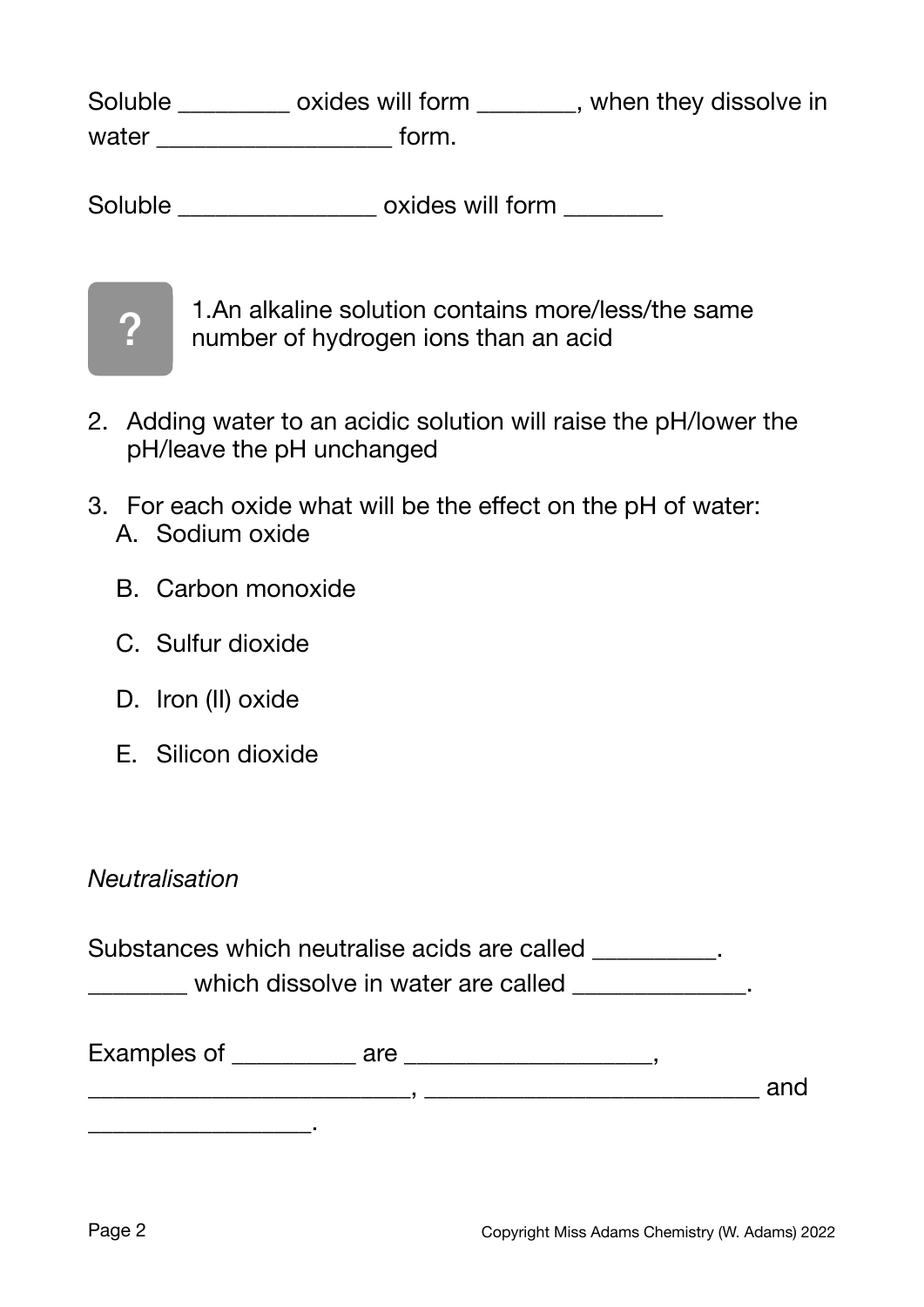When bases react with acids, water and a salt are produced.

| Name of acid      | End of salt name |
|-------------------|------------------|
| Hydrochloric acid |                  |
| Sulfuric acid     |                  |
| Nitric acid       |                  |
| Phosphoric acid   |                  |
| Ethanoic acid     |                  |

Basic word equations

|  | $\rightarrow$ |  |
|--|---------------|--|
|  | $\rightarrow$ |  |
|  | $\rightarrow$ |  |



1. Sodium hydroxide + nitric acid  $\rightarrow$ 

2. Magnesium oxide + sulfuric acid  $\rightarrow$ 

- 3. Copper carbonate + hydrochloric acid  $\rightarrow$
- 4. Lithium hydroxide + phosphoric acid  $\rightarrow$
- 5. Calcium carbonate + nitric acid  $\rightarrow$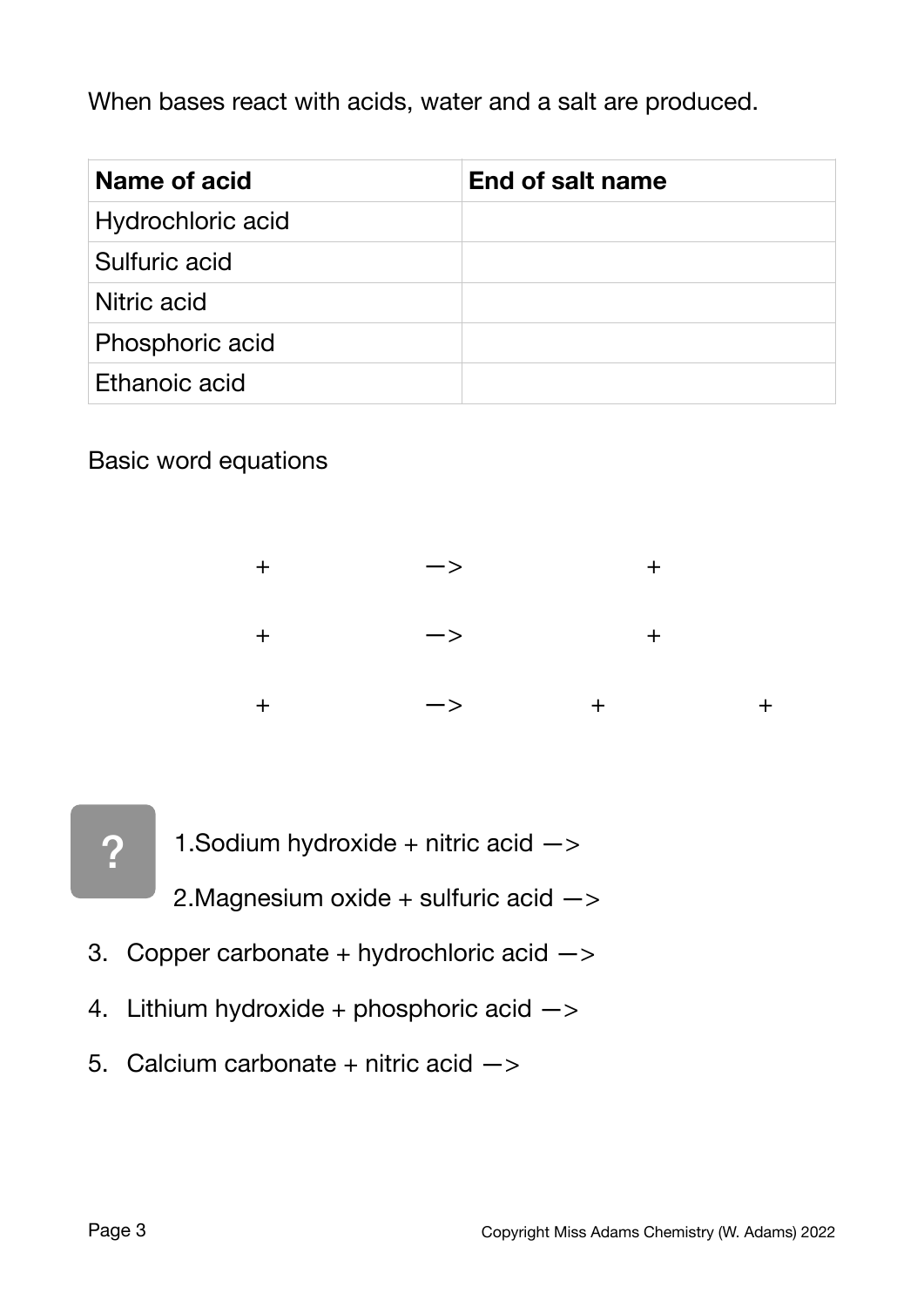In solution acids, alkalis and salts split into ions. Ions which do not get involved in the reaction and are present at the start and end unchanged are called \_\_\_\_\_\_\_\_\_\_\_\_\_\_\_ ions.

Metal oxides

 $+$   $-$ >

Metal hydroxides

 $+$   $-$ >

Soluble carbonates

 $+$   $-$ >  $+$ 

Insoluble metal carbonates

 $+$   $-$ >  $+$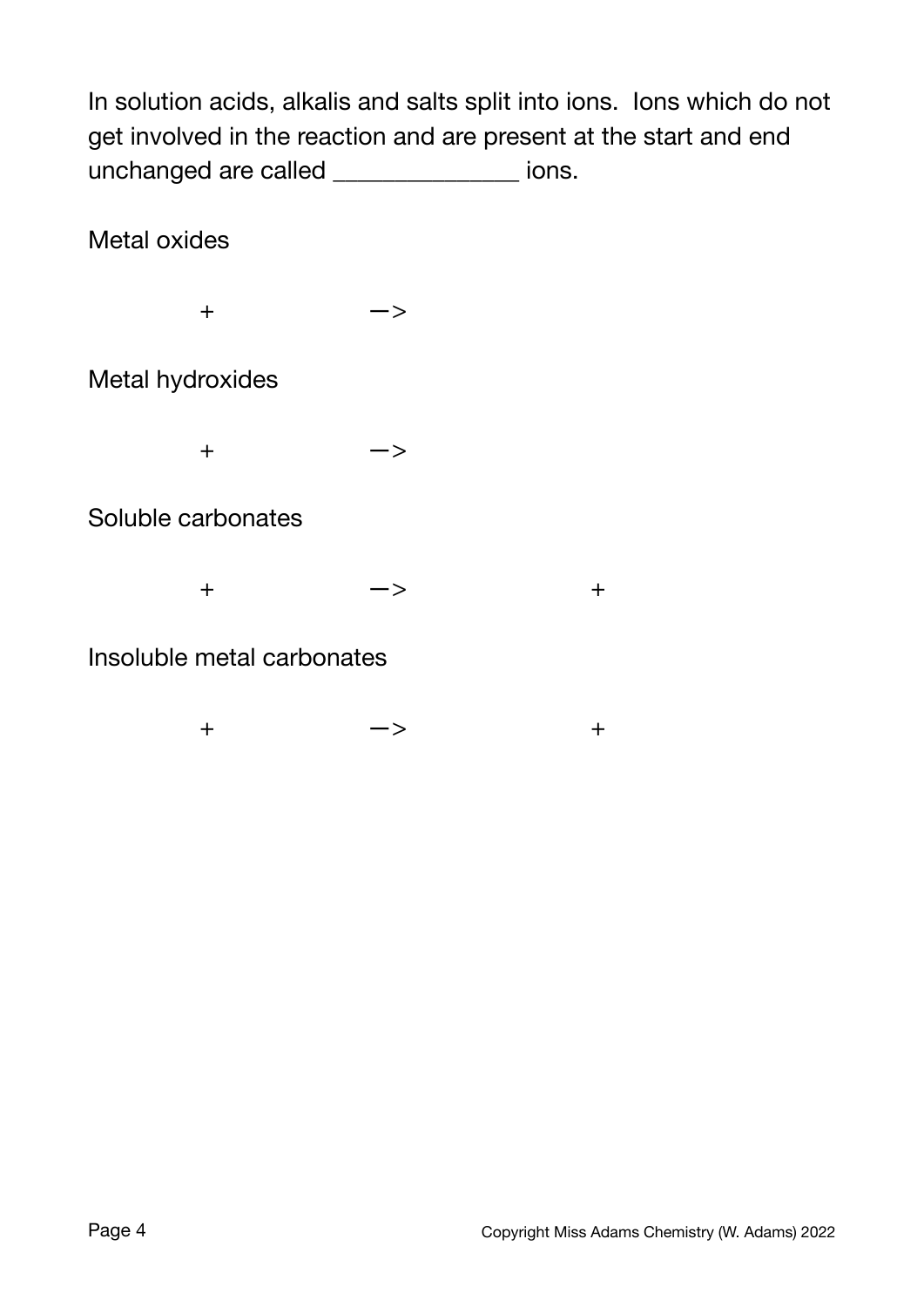A precipitate is a \_\_\_\_\_\_\_\_\_\_\_\_\_ produced from two solutions. Spectator ions can also be identified in these reactions. E.g.

| Potassium          |          | lead                |               | potassium           |       |     | lead            |
|--------------------|----------|---------------------|---------------|---------------------|-------|-----|-----------------|
| lodide<br>Solution | $+$      | nitrate<br>solution | ―>            | nitrate<br>solution |       | $+$ | iodide<br>solid |
|                    | $\pm$    |                     | $\rightarrow$ |                     | $\pm$ |     |                 |
| $\pm$              | $\pm$    | $\pm$               | ー>            | $+$                 | $\pm$ |     | $+$             |
|                    | $\bm{+}$ |                     |               |                     | ┿     |     |                 |

?

Identify the spectator ions and rewrite the equation without them

1. 
$$
H^+(aq) + Cl^-(aq) + Na^+(aq) + OH^-(aq) \rightarrow Na^+(aq) + Cl^-(aq) + H_2O(l)
$$

2. 
$$
2H^+(aq) + SO_4^2-(aq) + Cu^{2+}(s) + CO_3^2-(s) \rightarrow Cu^{2+}(aq) + SO_4^2-(aq) + H_2O(l) + CO_2(g)
$$

3. 
$$
3Ba^{2+}(aq) + 6Cl^{-}(aq) + 2Al^{3+}(aq) + 3SO_{4}^{2-}(aq) \rightarrow 3BaSO_{4}(s) + 2Al^{3+}(aq) + 6Cl^{-}(aq)
$$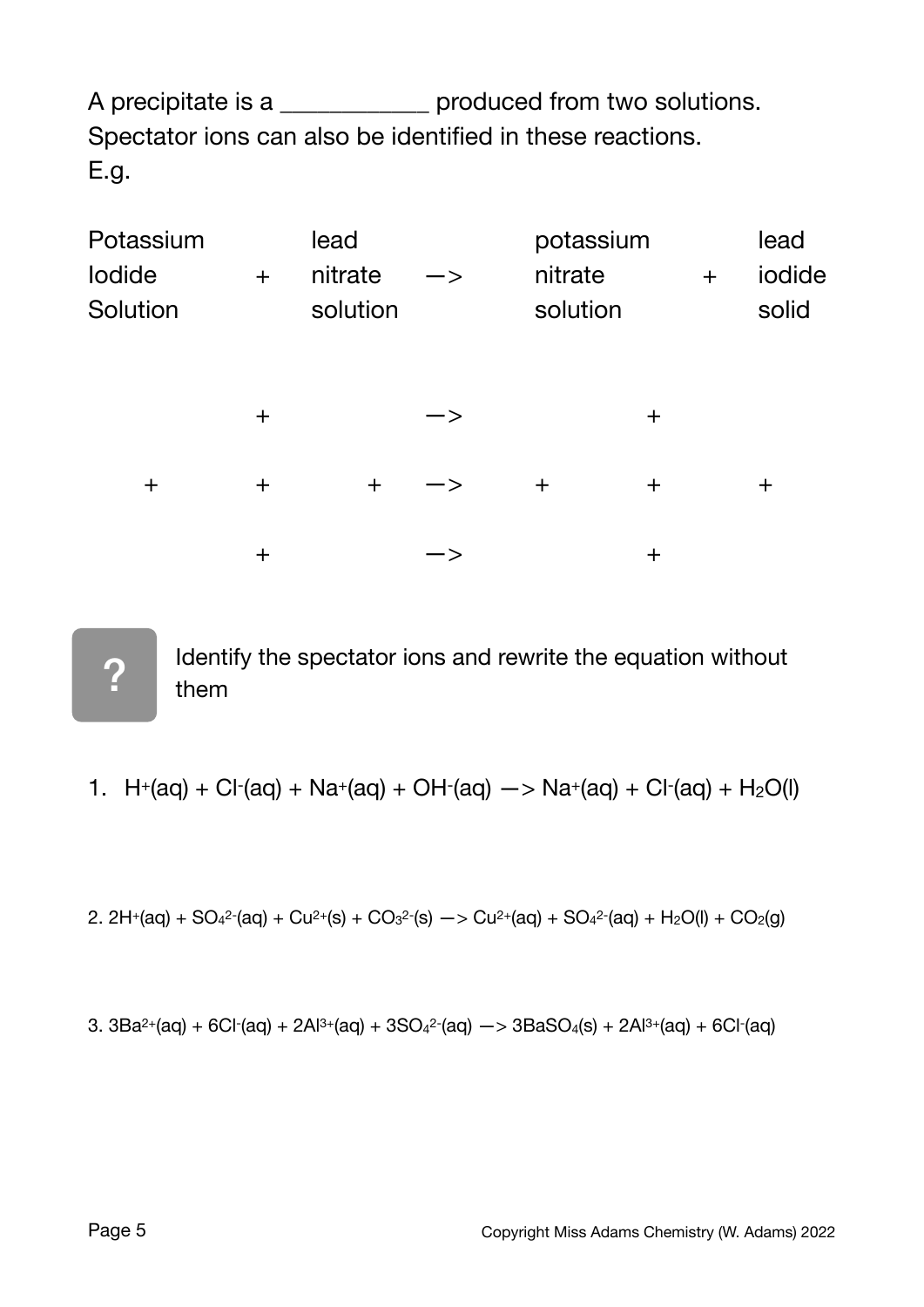# *Titrations*

Titration reactions involve reacting accurate volumes of solution with each other. Often an indicator is added to see the end point. This allows you to calculate either:



Step 4: Read and note the start value of the burette

Step 5: Place the conical flask on a white tile and add 1cm<sup>3</sup> at a time from the burette with swirling.

Step 5: Stop adding when the colour change occurs, read and note the end value of the burette.

Step 6: Calculate the titre (added volume)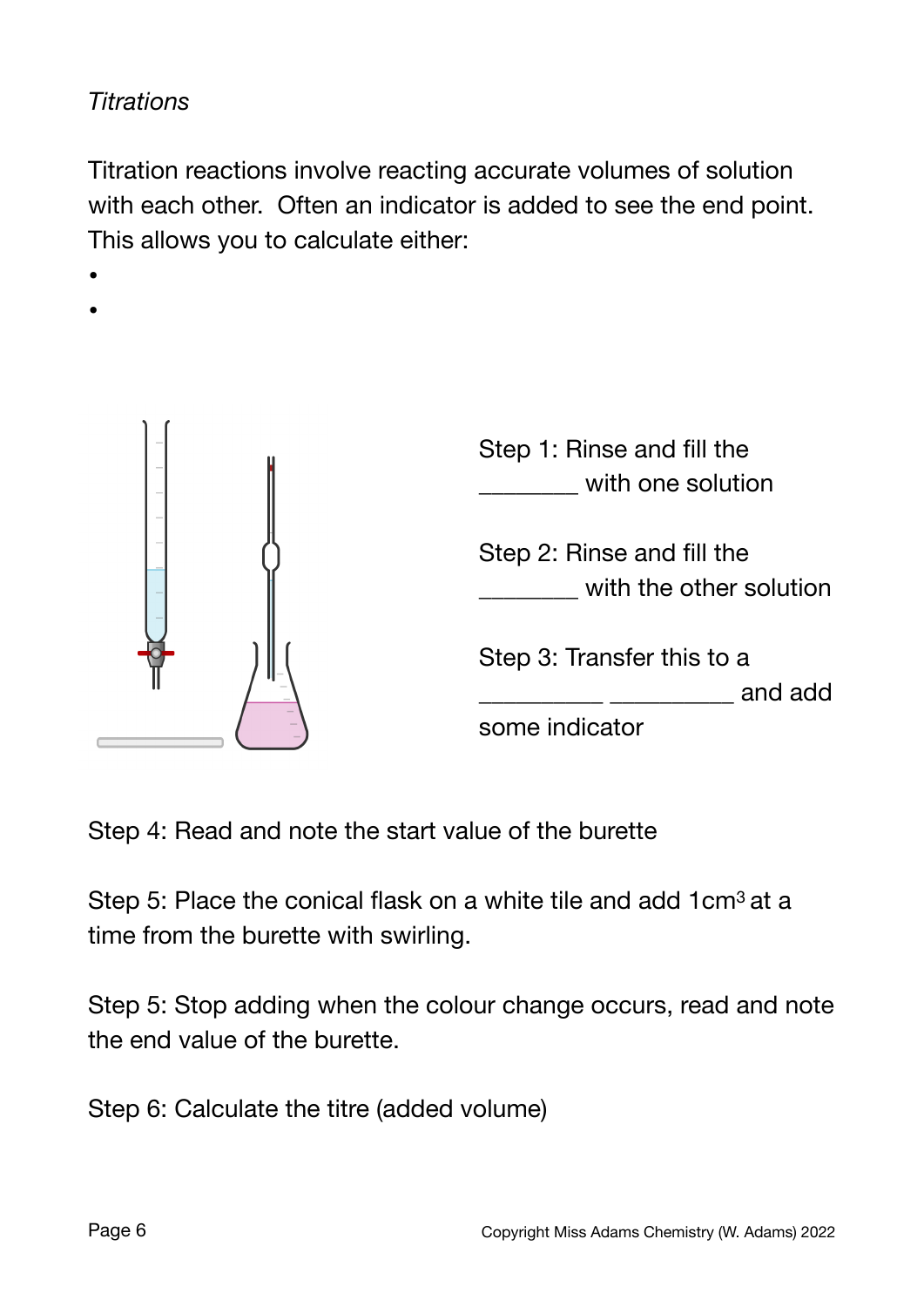Step 7: Rinse the conical flask and add another aliquot of solution using the pipette. Add indicator.

Step 8: Read and note the start value of the burette, refilling if necessary. Calculate the previous added volume minus 1. Add this volume quickly to the conical flask with swirling.

Step 9: Add dropwise with swirling until the colour change and note the final volume. Calculate the titre.

Repeat steps 7 to 9 until you achieve concordant titres, within 0.2 of each other.





| Titration | Start reading   End reading<br>(m <sub>l</sub> ) | (m <sub>l</sub> ) | Titre (ml) |
|-----------|--------------------------------------------------|-------------------|------------|
|           |                                                  | 11.5              | 11.5       |
| 2         | 11.5                                             | 22.3              | 10.8       |
| 3         | 22.3                                             | 32.9              | 10.6       |

# $2NaOH + H<sub>2</sub>SO<sub>4</sub> - > Na<sub>2</sub>SO<sub>4</sub> + 2H<sub>2</sub>O$

Calculate the concentration of sulfuric acid.

Step 1: Calculate the average titre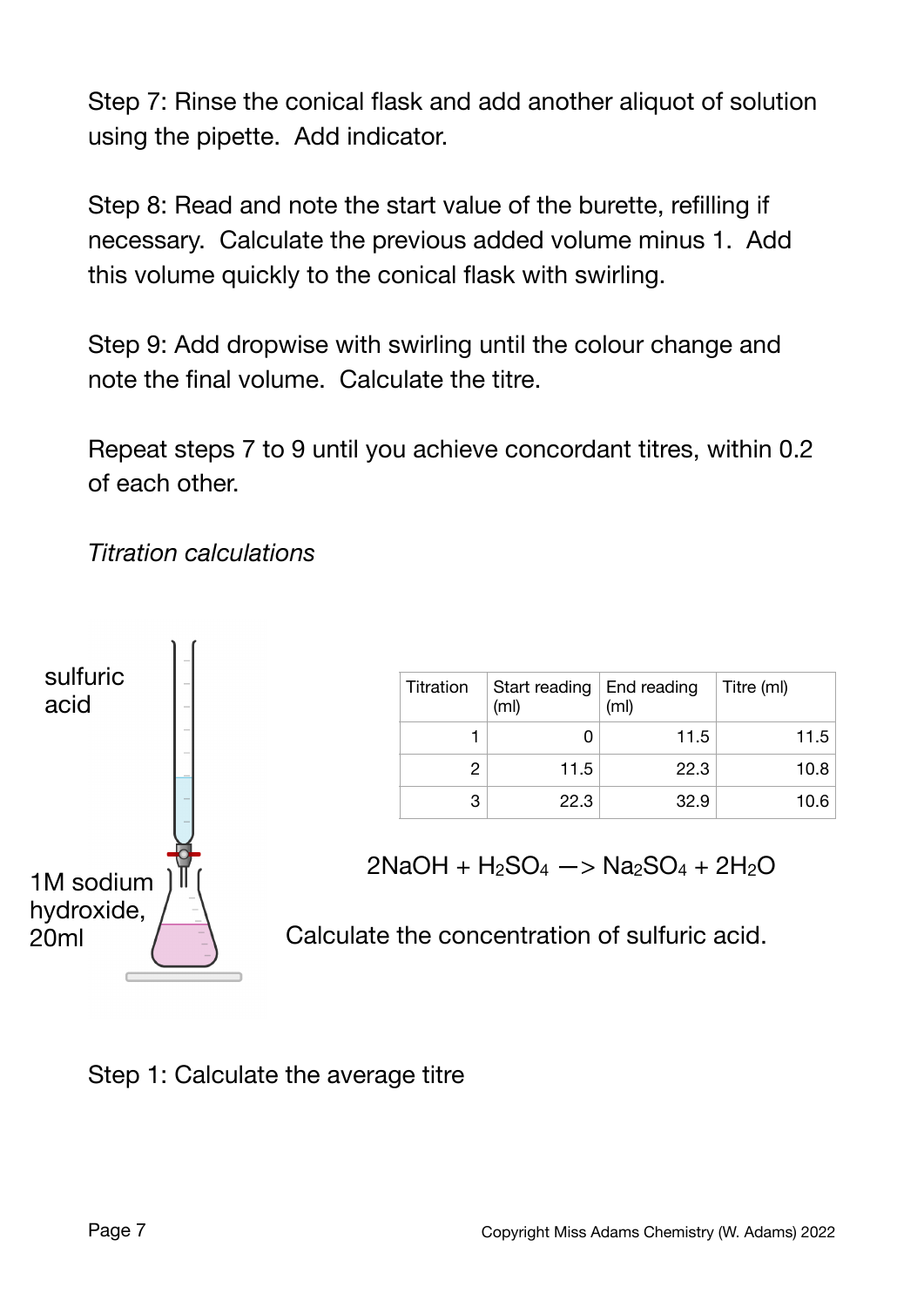Step 2: Calculate the moles of sodium hydroxide (two pieces of information)

Step 3: Use the mole ratio to find the moles of sulfuric acid

Step 4: Calculate the concentration of sulfuric acid (now two pieces of information)

# ?



# **Titrations**

| Titration Start | reading $(ml)$ $(ml)$ | End reading Titre (ml) |      |
|-----------------|-----------------------|------------------------|------|
|                 |                       | 18.4                   | 18.4 |
| 2               | 18.4                  | 36.2                   | 17.8 |
| 3               |                       | 17.6                   | 17.6 |

 $3LiOH + H_3PO_4 \rightarrow Li_3PO_4 + 3H_2O$ 

Calculate the concentration of phosphoric acid